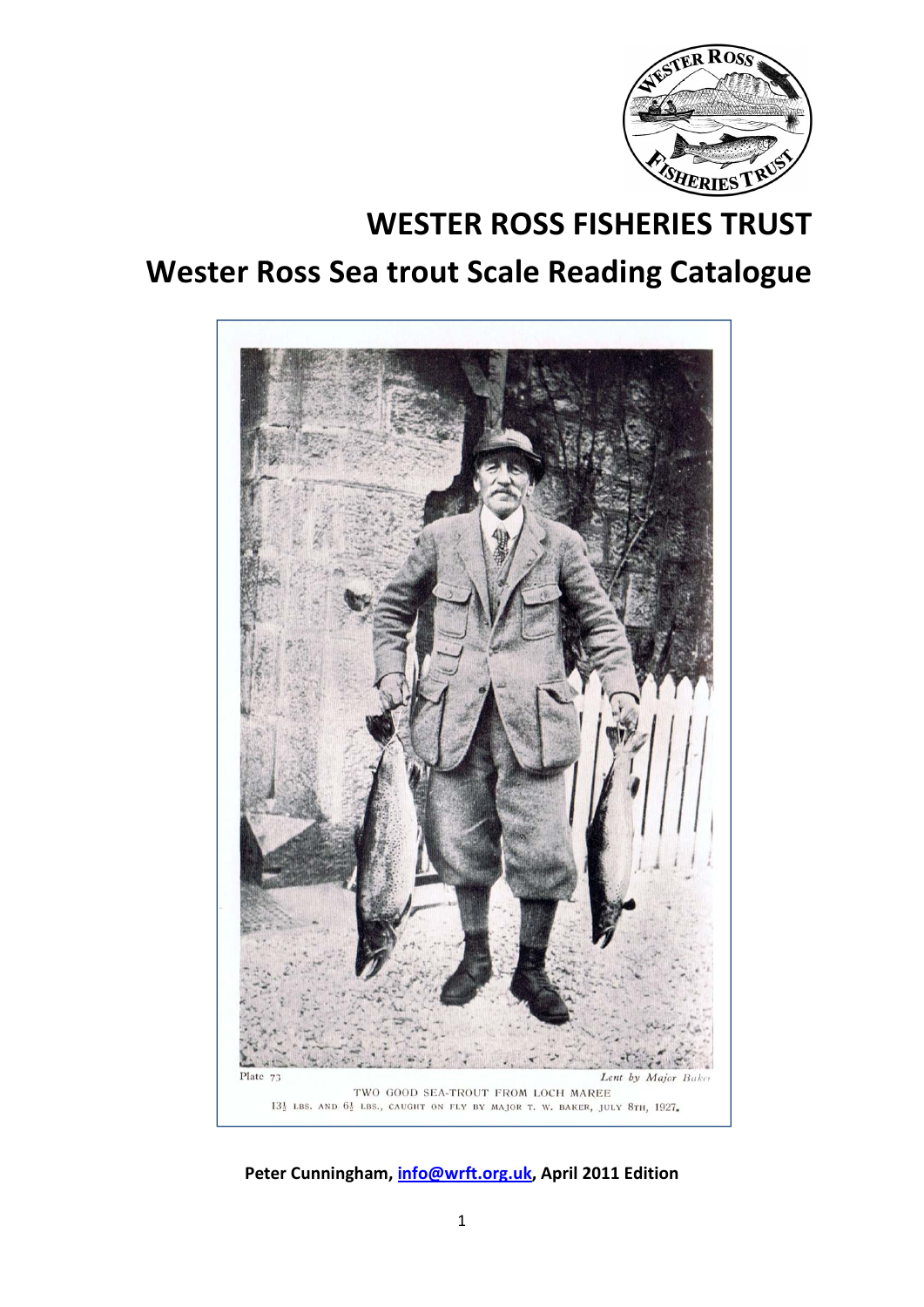

# **WESTER ROSS FISHERIES TRUST Wester Ross Sea trout Scale Reading Catalogue**

# **Peter Cunningham, April 2011**

This on line document provides links to examples of sea trout scales from fish sampled from the sea and river estuaries in Wester Ross. The purpose of the catalogue is to have an easily accessible reference collection of photographs of sea trout and their scales for interpretation of fish ages, growth rates, ages at spawning, and comparative purposes.

Thank you to Dr Andy Walker for helping with a scale reading workshop on  $17<sup>th</sup>$  February 2011 in Gairloch and Ben Rushbrooke of Tournaig Garden Cottage Nursery for photos.

The production of this catalogue has been part-funded by The Scottish Government via the Tripartite Working Group, as part of the sea trout sea lice monitoring programme in 2008-2011.

*Cover photo: from G. H. Nall 1930 The Life of the Sea Trout*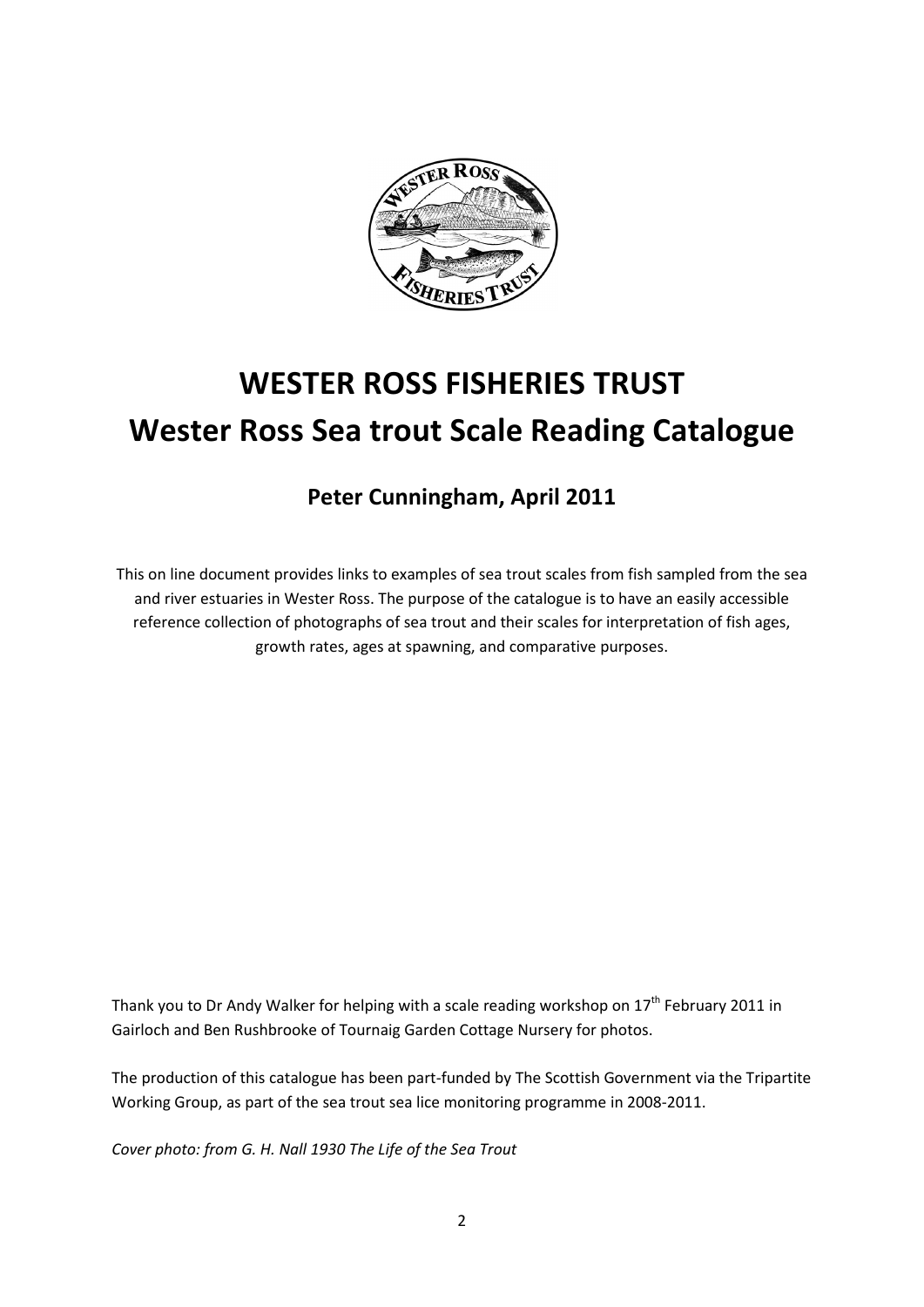# **Contents**

| 13. Early-returned sea trout with high numbers of sea lice (Lepeopheirus salmonis)9 |  |
|-------------------------------------------------------------------------------------|--|
|                                                                                     |  |
|                                                                                     |  |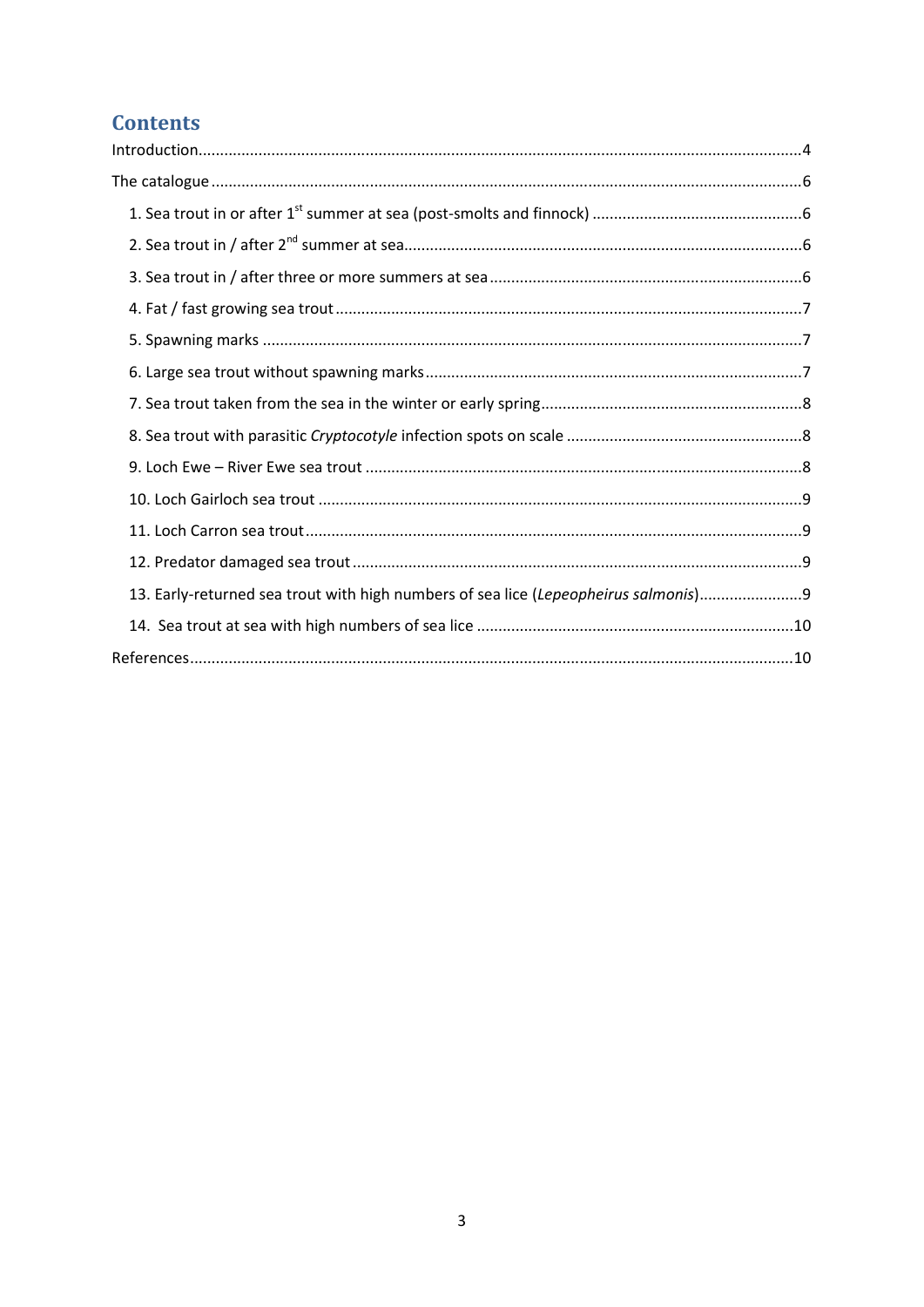# Introduction

Protocols for sea trout scale reading date back to the 1920s. One of the most detailed scale reading studies of sea trout was that of G. Herbert Nall, who in 1930 published a book 'The Life of the Sea Trout Especially in Scottish Waters; with chapters on the reading & measuring of scales'.

The figure below from Nall 1930, is of a scale from the then oldest known sea trout, and beautifully illustrates freshwater growth with 4 winter checks (numbered from bottom, 1-4), marine growth (3 maiden winter checks, numbered 1-3), and 11 spawning marks 'SM' ( $1<sup>st</sup>$  SM –  $11<sup>th</sup>$  SM) where the bottom edge of the scale has been eroded during the winter period prior to regrowing the following summer.

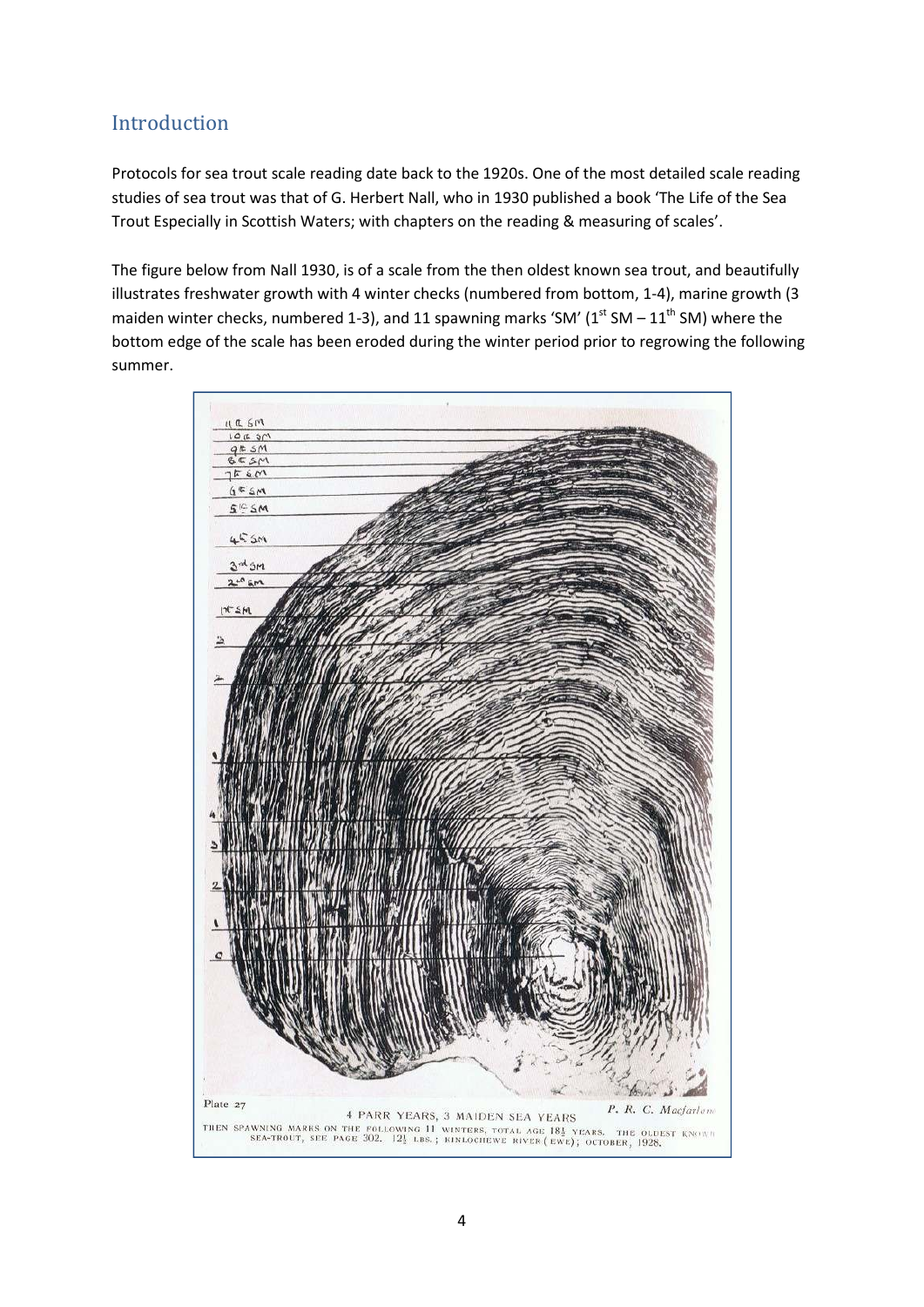That Loch Maree has yielded both the oldest known sea trout and oldest known salmon in Europe highlights the loch's status as a special place for both species, at least in terms of fisheries heritage. However, it is many years since a 'double figure' sea trout (a fish of over 10lb in weight) was taken in the Loch.

The largest live Wester Ross sea trout so far seen by the WRFT biologist is a fish of 5lb taken in the sweep net at the mouth of the River Kerry in June 2010. This fish is shown below.



Nine scales were taken from the fish, only one of which shows growth rings to the centre (right). This scale, is the only one from which freshwater age can be ascertained; I think two or three winters before going to sea as a smolt. In its first summer at sea, growth is prolific; thereafter there is a growth check and there are a further 4 winter growth checks with marginal erosion (spawning marks), these are more clearly seen on the scale on the left and marked with black arrows. This gives the trout a total age of seven or eight winters after hatching. The circular marks (red arrows) are thought to be attributable to infection by the parasitic trematode, *Cryptocotyle lingua*.



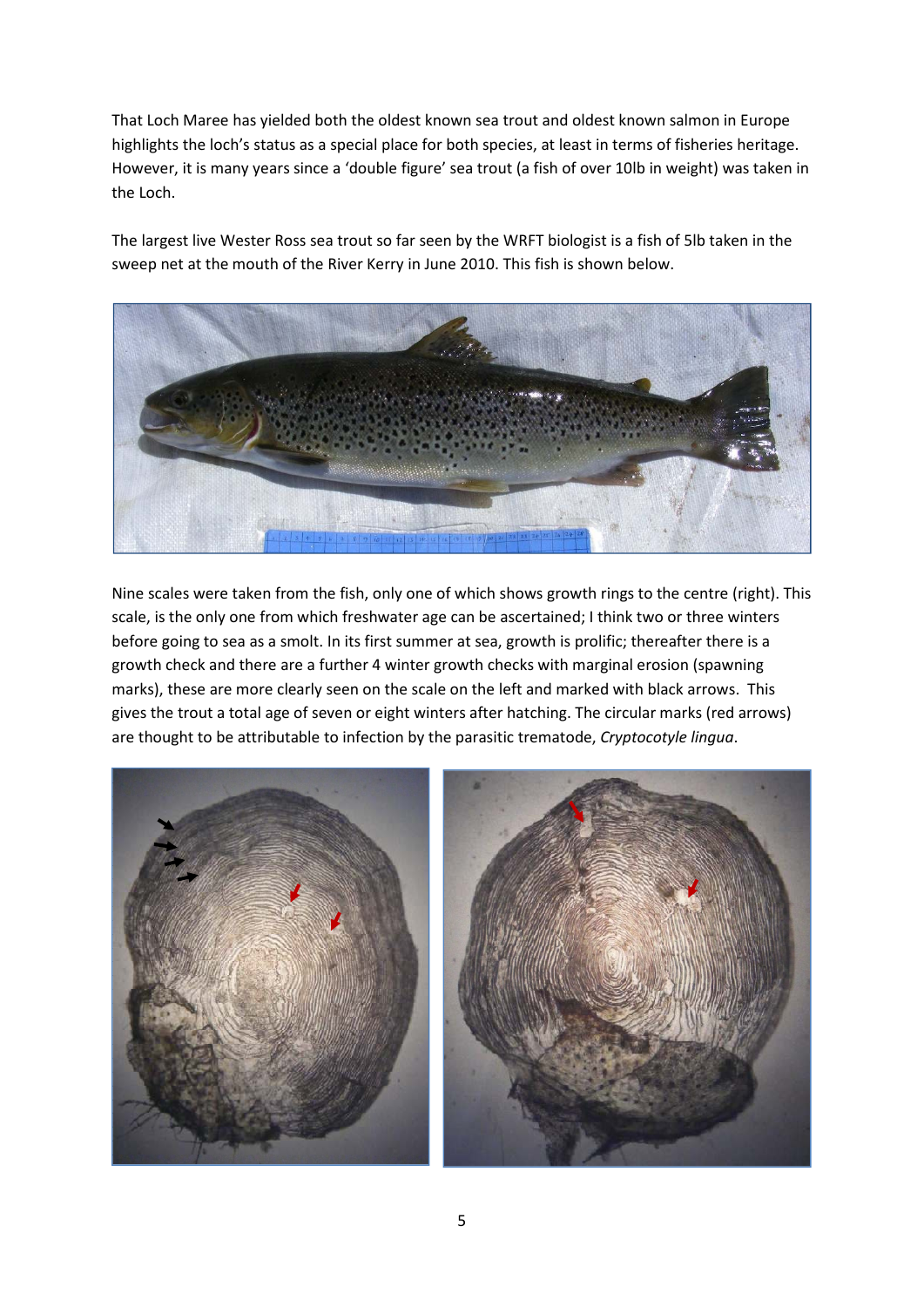# The catalogue

Fish were sampled using sweep net, gill net or rod and line. Sea trout scales were read by projecting their image on to a screen using an EyeCom3000 microfiche reader, and photographed.

# **1. Sea trout in or after 1st summer at sea (post-smolts and finnock)**

Some of these fish show remarkable early summer growth on scales. I'm not at all confident that the method used by Nall (1930) to back calculate size at age is appropriate for fish sampled in the early summer: it appears that scales initially grow faster than the skeleton of the fish; then fish convert 'girth' to 'length' as the summer progresses and the skeleton catches up.

http://www.wrft.org.uk/files/ST333mmTournaigtrap30Sept10.pdf http://www.wrft.org.uk/files/ST188mmBoorBay15Jul2009.pdf http://www.wrft.org.uk/files/ST197mmBoorBay13Sept2010.pdf http://www.wrft.org.uk/files/ST199mmRiverEwe20Jun2007.pdf http://www.wrft.org.uk/files/ST206mmBoorBay15Jul2009.pdf http://www.wrft.org.uk/files/ST202mmBoorBay15Jul2009.pdf http://www.wrft.org.uk/files/ST252mmBoorBay15Jul2009.pdf http://www.wrft.org.uk/files/ST235mmBoorBay15Jul20091.pdf http://www.wrft.org.uk/files/ST236mmBoorBay15Jul2009.pdf http://www.wrft.org.uk/files/ST257mmBoorBay15Jul2009.pdf http://www.wrft.org.uk/files/ST265mmBoorBay13Sept2010.pdf http://www.wrft.org.uk/files/ST265mmTournaig3Sept2007.pdf http://www.wrft.org.uk/files/ST300mmSguod27Apr10.pdf http://www.wrft.org.uk/files/ST308mmBoorBay15Jul2009.pdf very large post-smolt?

# **2. Sea trout in / after 2nd summer at sea**

http://www.wrft.org.uk/files/ST382mmTournaigtrap30Aug08.pdf http://www.wrft.org.uk/files/ST311mmPoolewe30Jun2007.pdf http://www.wrft.org.uk/files/ST315mmRiverEwe20Jun20071.pdf http://www.wrft.org.uk/files/ST381mmRiverKerrymouth21Feb2011.pdf http://www.wrft.org.uk/files/ST393mmFlowerdale27Jul10.pdf

# **3. Sea trout in / after three or more summers at sea**

Not so many fish in this category; however the River Ewe, Tournaig trap, and Loch Gairloch sweep net have all produced a fish in this category.

http://www.wrft.org.uk/files/ST590mmKerryBay7Jun10.pdf http://www.wrft.org.uk/files/ST470mmTournaigtrap30Sept10.pdf http://www.wrft.org.uk/files/ST395mmBoorBay15Jul2009.pdf http://www.wrft.org.uk/files/ST395mmRiverEwe22Jul2008.pdf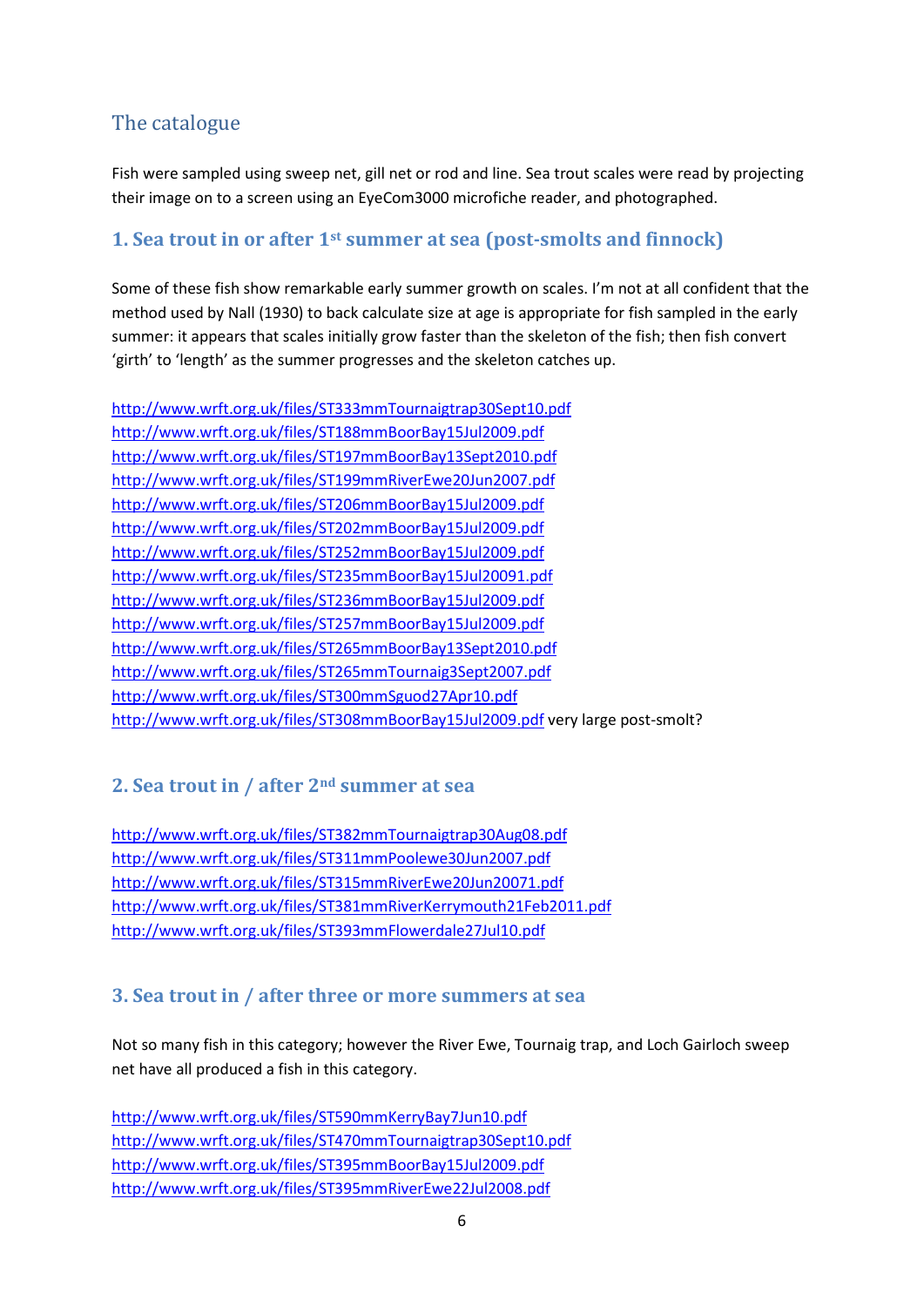# **4. Fat / fast growing sea trout**

Many of these fish were taken in July 2009 when growth was prolific in both Loch Ewe and Loch Gairloch. There were many 0+ (young of the year) sandeels in the area at the time. In contrast, the ST381mm from River Kerry mouth on 21<sup>st</sup> Feb 2011 was one of the thinnest recorded, but the scale indicated good steady growth in its initial year (2009) at sea (but slower growth in 2010).

http://www.wrft.org.uk/files/ST351mmInverasdale3Aug10.pdf http://www.wrft.org.uk/files/ST370mmRiverEwe19Jun08.pdf http://www.wrft.org.uk/files/ST188mmBoorBay15Jul2009.pdf http://www.wrft.org.uk/files/ST197mmBoorBay13Sept2010.pdf with sprats http://www.wrft.org.uk/files/ST202mmBoorBay15Jul2009.pdf http://www.wrft.org.uk/files/ST206mmBoorBay15Jul2009.pdf http://www.wrft.org.uk/files/ST252mmBoorBay15Jul2009.pdf http://www.wrft.org.uk/files/ST235mmBoorBay15Jul20091.pdf http://www.wrft.org.uk/files/ST236mmBoorBay15Jul2009.pdf http://www.wrft.org.uk/files/ST257mmBoorBay15Jul2009.pdf http://www.wrft.org.uk/files/ST380mmBoorBay15Jul2009.pdf http://www.wrft.org.uk/files/ST381mmRiverKerrymouth21Feb2011.pdf http://www.wrft.org.uk/files/ST395mmBoorBay15Jul2009.pdf

# **5. Spawning marks**

There were few clear examples of spawning marks on sampled scales. I'm not sure if this means that most sea trout (including larger ones) had not spawned; more likely the scales were not clear enough to see the marks or perhaps in the case of Gairloch sea trout, the fish continued to feed in weeks prior to spawning and returned to the sea shortly after spawning to feed again and no spawning mark was formed?

http://www.wrft.org.uk/files/ST590mmKerryBay7Jun10.pdf http://www.wrft.org.uk/files/ST381mmFlowerdale1Feb10.pdf http://www.wrft.org.uk/files/ST393mmFlowerdale27Jul10.pdf

# **6. Large sea trout without spawning marks**

#### As discussed above.

http://www.wrft.org.uk/files/ST450mmFlowerdale1Feb10.pdf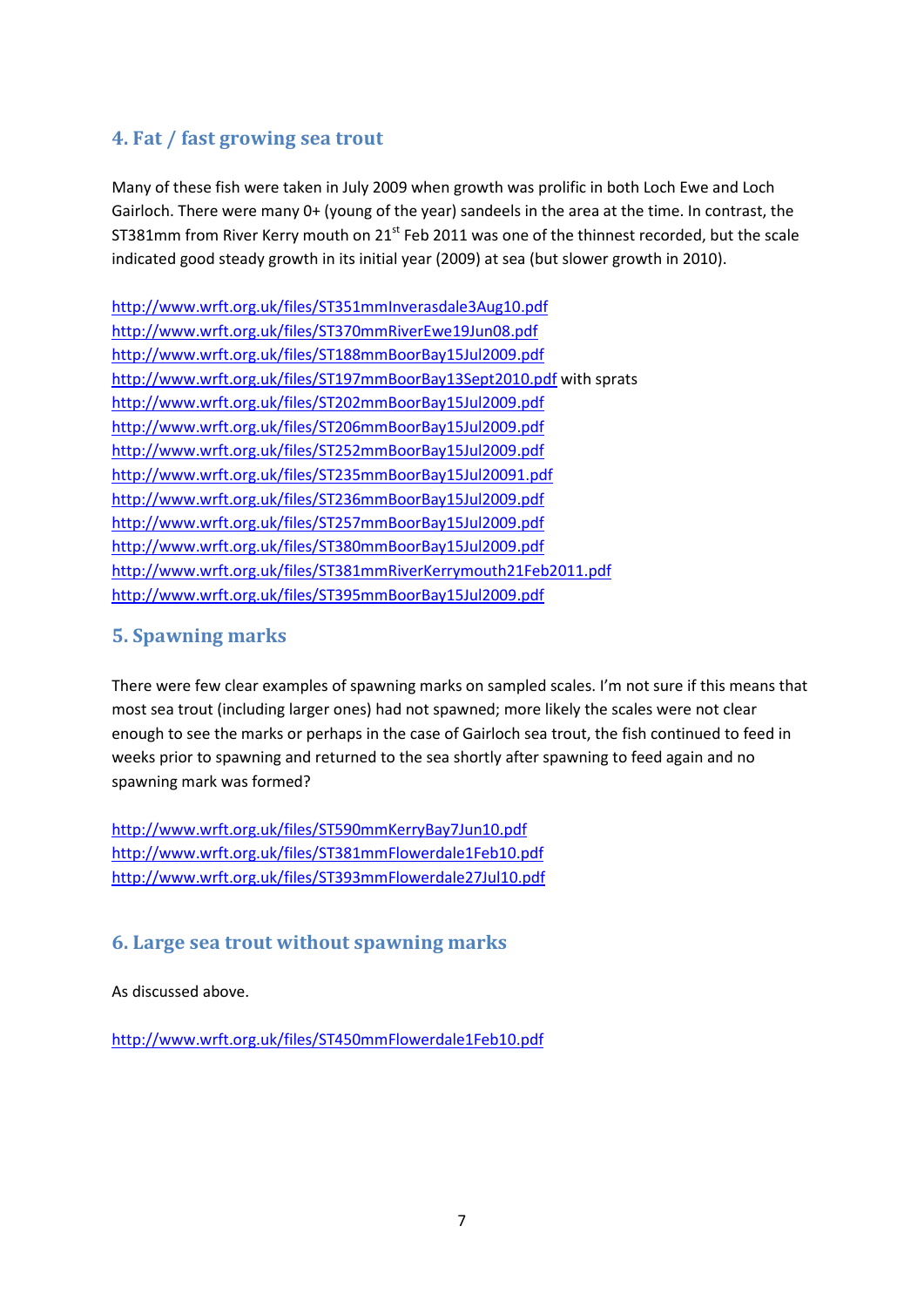# **7. Sea trout taken from the sea in the winter or early spring**

These are some examples of the fish taken in Loch Gairloch during the winter. Fish were thin though supported adult sea lice suggesting that they had been in sea water for several weeks at least prior to capture.

http://www.wrft.org.uk/files/ST450mmFlowerdale1Feb10.pdf http://www.wrft.org.uk/files/ST381mmFlowerdale1Feb10.pdf http://www.wrft.org.uk/files/ST381mmRiverKerrymouth21Feb2011.pdf

## **8. Sea trout with parasitic** *Cryptocotyle* **infection spots on scale**

These fish were mostly taken in Loch Gairloch, and the circular marks have been attributed to infection by the parasitic trematode *Cryptrocotyle lingua* which causes 'black spot' disease. Sea trout are an intermediate host for this trematode parasite; the final host is usually a sea gull but may be another bird, otter, seal or other animal in which flukes grow in the intestine.

http://www.wrft.org.uk/files/ST450mmFlowerdale1Feb10.pdf http://www.wrft.org.uk/files/ST480mmFlowerdale27Aug10.pdf http://www.wrft.org.uk/files/ST393mmFlowerdale27Jul10.pdf http://www.wrft.org.uk/files/ST395mmBoorBay15Jul2009.pdf

## **9. Loch Ewe – River Ewe sea trout**

The collection so far:

http://www.wrft.org.uk/files/ST351mmInverasdale3Aug10.pdf http://www.wrft.org.uk/files/ST333mmTournaigtrap30Sept10.pdf http://www.wrft.org.uk/files/ST370mmRiverEwe19Jun08.pdf http://www.wrft.org.uk/files/ST382mmTournaigtrap30Aug08.pdf http://www.wrft.org.uk/files/ST470mmTournaigtrap30Sept10.pdf http://www.wrft.org.uk/files/ST188mmBoorBay15Jul2009.pdf http://www.wrft.org.uk/files/ST197mmBoorBay13Sept2010.pdf http://www.wrft.org.uk/files/ST199mmRiverEwe20Jun2007.pdf http://www.wrft.org.uk/files/ST202mmBoorBay15Jul2009.pdf http://www.wrft.org.uk/files/ST206mmBoorBay15Jul2009.pdf http://www.wrft.org.uk/files/ST252mmBoorBay15Jul2009.pdf http://www.wrft.org.uk/files/ST235mmBoorBay15Jul20091.pdf http://www.wrft.org.uk/files/ST236mmBoorBay15Jul2009.pdf http://www.wrft.org.uk/files/ST257mmBoorBay15Jul2009.pdf http://www.wrft.org.uk/files/ST265mmBoorBay13Sept2010.pdf http://www.wrft.org.uk/files/ST265mmTournaig3Sept2007.pdf http://www.wrft.org.uk/files/ST300mmSguod27Apr10.pdf http://www.wrft.org.uk/files/ST308mmBoorBay15Jul2009.pdf very large post-smolt? http://www.wrft.org.uk/files/ST311mmPoolewe30Jun2007.pdf early returned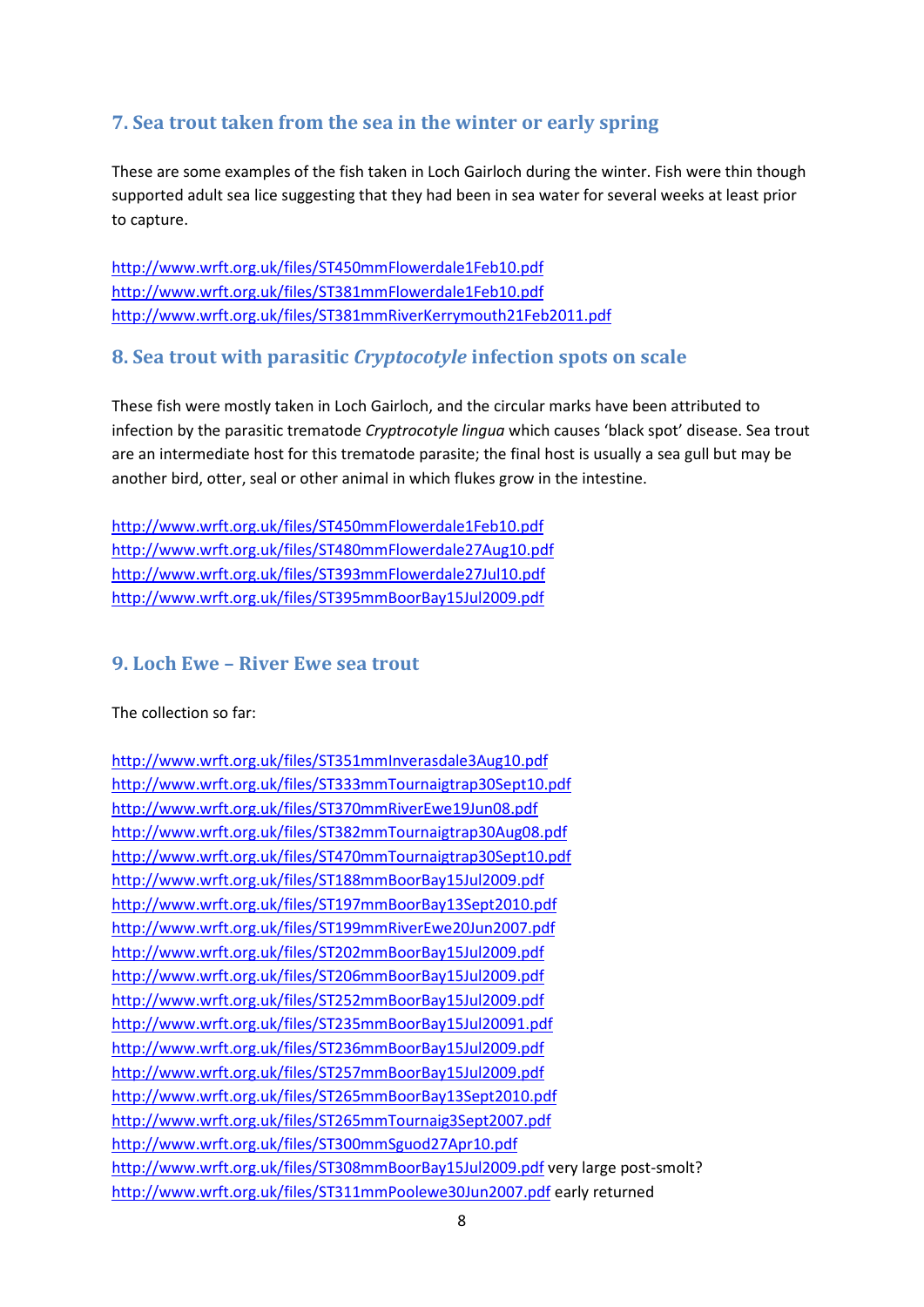http://www.wrft.org.uk/files/ST315mmRiverEwe20Jun20071.pdf early returned http://www.wrft.org.uk/files/ST380mmBoorBay15Jul2009.pdf http://www.wrft.org.uk/files/ST395mmBoorBay15Jul2009.pdf *Cryptocotyle spots*  http://www.wrft.org.uk/files/ST395mmRiverEwe22Jul2008.pdf

# **10. Loch Gairloch sea trout**

Some larger sea trout were taken from Loch Gairloch in 2009 and 2010 including the fish of 590mm in June 2010.

http://www.wrft.org.uk/files/ST450mmFlowerdale1Feb10.pdf http://www.wrft.org.uk/files/ST590mmKerryBay7Jun10.pdf http://www.wrft.org.uk/files/ST480mmFlowerdale27Aug10.pdf http://www.wrft.org.uk/files/ST381mmFlowerdale1Feb10.pdf http://www.wrft.org.uk/files/ST393mmFlowerdale27Jul10.pdf http://www.wrft.org.uk/files/ST381mmRiverKerrymouth21Feb2011.pdf

## **11. Loch Carron sea trout**

Examples to follow . . .

## **12. Predator damaged sea trout**

Many fish have old scale damage perhaps attributable to a peck from a bird. The examples here are of fish with larger damage.

http://www.wrft.org.uk/files/ST450mmFlowerdale1Feb10.pdf http://www.wrft.org.uk/files/ST252mmBoorBay15Jul2009.pdf

# **13. Early-returned sea trout with high numbers of sea lice (***Lepeopheirus salmonis***)**

I had to go back through collection to find examples from the 2007 epizootic when many sea trout returned early to the River Ewe in poor condition.

http://www.wrft.org.uk/files/ST199mmRiverEwe20Jun2007.pdf http://www.wrft.org.uk/files/ST311mmPoolewe30Jun2007.pdf http://www.wrft.org.uk/files/ST315mmRiverEwe20Jun20071.pdf